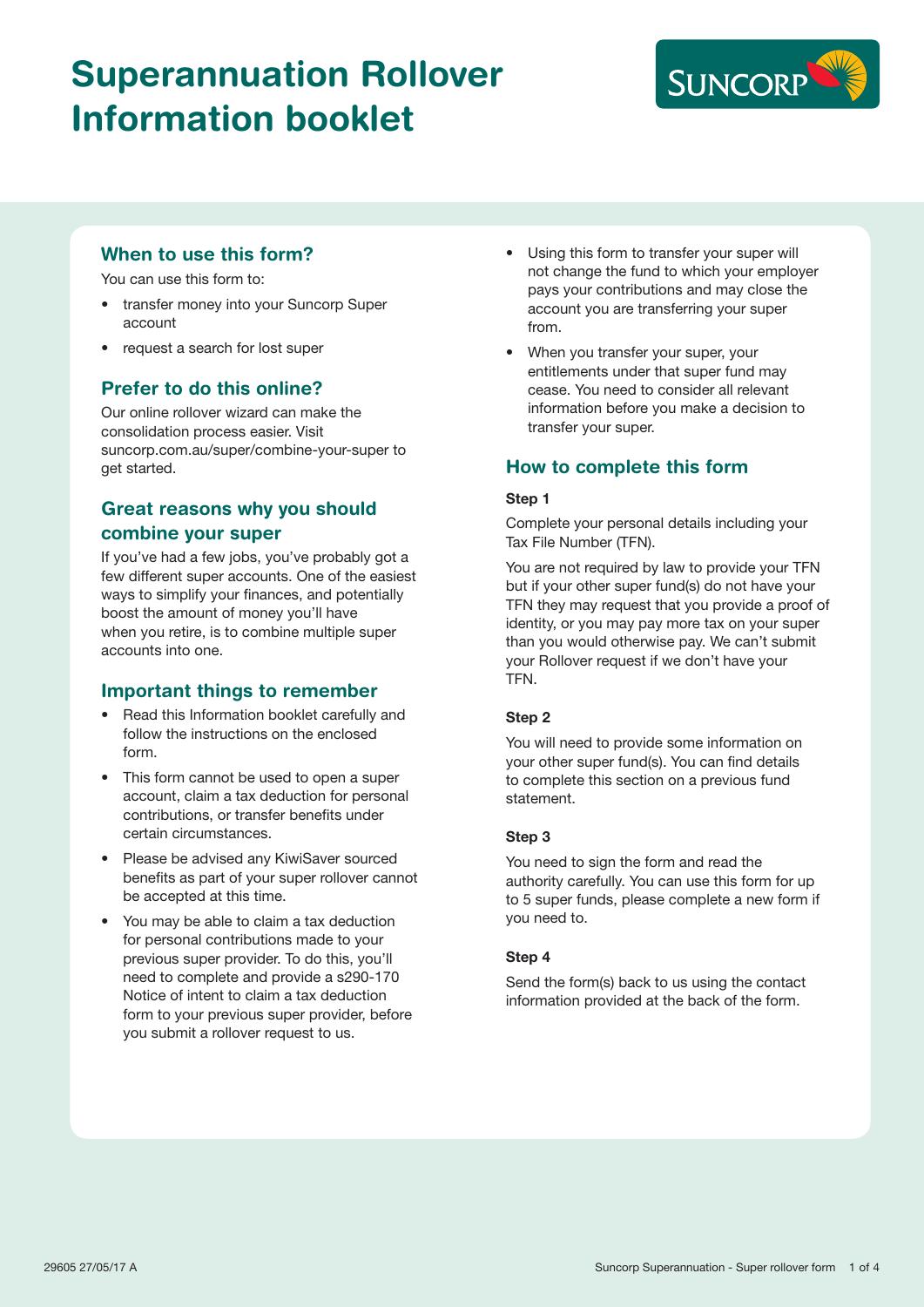# Suncorp Superannuation



# Rollover form

Issued 27 May 2017

Suncorp Portfolio Services Limited (Trustee) ABN 61 063 427 958, AFSL 237905, RSE L0002059

Super USI 98 350 952 022 123 Pension USI 98 350 952 022 321

### Use this form to consolidate ('rollover') your other super account(s) into your **Suncorp Superannuation account**

This form can be used for super accounts, and when you're starting a pension or transition to retirement account.

Tips to help you complete this form

- Use a blue or black pen and write in CAPITAL letters
- Use an 'x' to mark answer boxes
- Complete all sections of the form and sign and date on the last page

If you'd like help completing this form, or if you have any questions, just call us between 8am and 6pm (Eastern Standard Time) Monday to Friday. When you transfer your super, your entitlements under that super fund may cease. You need to consider all relevant information before you make a decision to transfer your super.

# Personal Details

| Account number*        |                                                               |  |  |  |  |  |  |  |  |  |  |  |  |  |  |
|------------------------|---------------------------------------------------------------|--|--|--|--|--|--|--|--|--|--|--|--|--|--|
| Title*                 |                                                               |  |  |  |  |  |  |  |  |  |  |  |  |  |  |
| Last name*             |                                                               |  |  |  |  |  |  |  |  |  |  |  |  |  |  |
| Given name(s)*         |                                                               |  |  |  |  |  |  |  |  |  |  |  |  |  |  |
| Other/previous names   |                                                               |  |  |  |  |  |  |  |  |  |  |  |  |  |  |
| Date of birth*         | $m$ $m$ $y$ $y$ $y$ $y$<br>$\alpha$<br>Tax File Number^<br>a. |  |  |  |  |  |  |  |  |  |  |  |  |  |  |
| $Sex*$                 | Male<br>Female                                                |  |  |  |  |  |  |  |  |  |  |  |  |  |  |
| Daytime phone number*  | Mobile phone number*                                          |  |  |  |  |  |  |  |  |  |  |  |  |  |  |
| Email address*         |                                                               |  |  |  |  |  |  |  |  |  |  |  |  |  |  |
|                        |                                                               |  |  |  |  |  |  |  |  |  |  |  |  |  |  |
| Street name and number |                                                               |  |  |  |  |  |  |  |  |  |  |  |  |  |  |
| Suburb/Town            |                                                               |  |  |  |  |  |  |  |  |  |  |  |  |  |  |
| State                  | Postcode                                                      |  |  |  |  |  |  |  |  |  |  |  |  |  |  |
| Previous address       |                                                               |  |  |  |  |  |  |  |  |  |  |  |  |  |  |
| Street name and number |                                                               |  |  |  |  |  |  |  |  |  |  |  |  |  |  |
| Suburb/Town            |                                                               |  |  |  |  |  |  |  |  |  |  |  |  |  |  |
| State                  | Postcode                                                      |  |  |  |  |  |  |  |  |  |  |  |  |  |  |

\*mandatory field

^Under the Superannuation Industry (Supervision) Act 1993, you are not obliged to disclose your Tax File Number, but there may be tax consequences if you don't. Please refer to the 'Information booklet' for more information.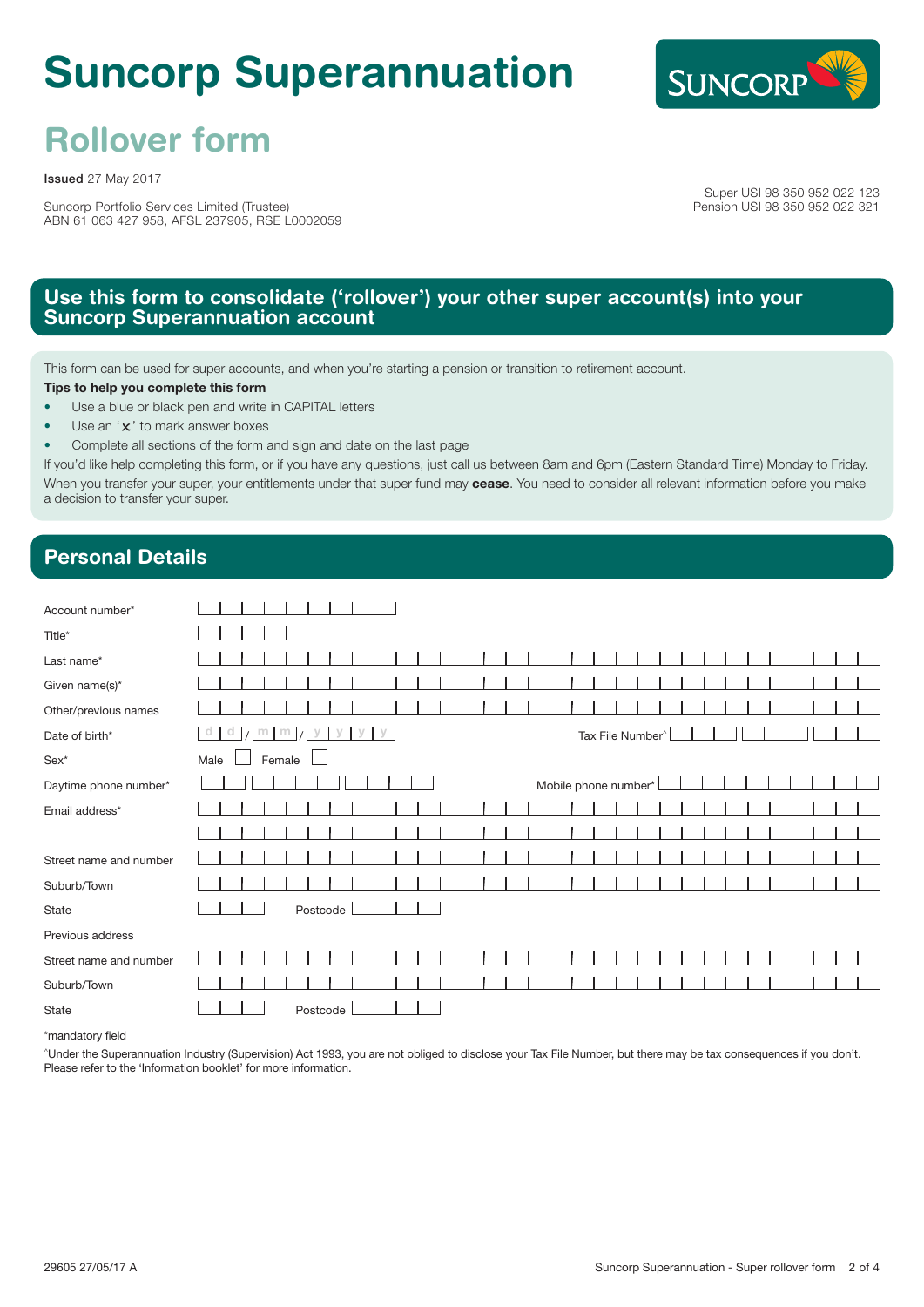# Details of the super fund you'd like to transfer into your Suncorp Superannuation account

| <b>PULLED OF THE UPON TWING YOU'D HIM TO THE HIM YOU CONTOOID OUPONER</b> |  |  |
|---------------------------------------------------------------------------|--|--|
|                                                                           |  |  |
| You can find the below details on a previous fund statement.              |  |  |

| Fund 1                                                                   |  |  |  |  |  |  |  |  |  |  |  |  |  |  |  |  |         |                    |     |               |                |  |  |  |  |  |  |  |
|--------------------------------------------------------------------------|--|--|--|--|--|--|--|--|--|--|--|--|--|--|--|--|---------|--------------------|-----|---------------|----------------|--|--|--|--|--|--|--|
| Fund name*                                                               |  |  |  |  |  |  |  |  |  |  |  |  |  |  |  |  |         |                    |     |               |                |  |  |  |  |  |  |  |
| Your account or<br>member number*                                        |  |  |  |  |  |  |  |  |  |  |  |  |  |  |  |  | Full or | Partial            |     | $\frac{1}{2}$ |                |  |  |  |  |  |  |  |
| Unique superannuation<br>identifier (USI)*                               |  |  |  |  |  |  |  |  |  |  |  |  |  |  |  |  |         |                    |     |               |                |  |  |  |  |  |  |  |
| If you have more than five funds to transfer please complete a new form. |  |  |  |  |  |  |  |  |  |  |  |  |  |  |  |  |         |                    |     |               |                |  |  |  |  |  |  |  |
| Fund <sub>2</sub>                                                        |  |  |  |  |  |  |  |  |  |  |  |  |  |  |  |  |         |                    |     |               |                |  |  |  |  |  |  |  |
| Fund name*                                                               |  |  |  |  |  |  |  |  |  |  |  |  |  |  |  |  |         |                    |     |               |                |  |  |  |  |  |  |  |
| Your account or<br>member number*                                        |  |  |  |  |  |  |  |  |  |  |  |  |  |  |  |  |         | Full or<br>Partial | \$L |               | -, l           |  |  |  |  |  |  |  |
| Unique superannuation<br>identifier (USI)*                               |  |  |  |  |  |  |  |  |  |  |  |  |  |  |  |  |         |                    |     |               |                |  |  |  |  |  |  |  |
| Fund 3                                                                   |  |  |  |  |  |  |  |  |  |  |  |  |  |  |  |  |         |                    |     |               |                |  |  |  |  |  |  |  |
| Fund name*                                                               |  |  |  |  |  |  |  |  |  |  |  |  |  |  |  |  |         |                    |     |               |                |  |  |  |  |  |  |  |
| Your account or<br>member number*                                        |  |  |  |  |  |  |  |  |  |  |  |  |  |  |  |  | Full or | Partial            |     | $\frac{1}{2}$ | $\blacksquare$ |  |  |  |  |  |  |  |
| Unique superannuation<br>identifier (USI)*                               |  |  |  |  |  |  |  |  |  |  |  |  |  |  |  |  |         |                    |     |               |                |  |  |  |  |  |  |  |
| Fund 4                                                                   |  |  |  |  |  |  |  |  |  |  |  |  |  |  |  |  |         |                    |     |               |                |  |  |  |  |  |  |  |
| Fund name*                                                               |  |  |  |  |  |  |  |  |  |  |  |  |  |  |  |  |         |                    |     |               |                |  |  |  |  |  |  |  |
| Your account or<br>member number*                                        |  |  |  |  |  |  |  |  |  |  |  |  |  |  |  |  |         | Full or<br>Partial | \$L |               |                |  |  |  |  |  |  |  |
| Unique superannuation<br>identifier (USI)*                               |  |  |  |  |  |  |  |  |  |  |  |  |  |  |  |  |         |                    |     |               |                |  |  |  |  |  |  |  |
| Fund 5                                                                   |  |  |  |  |  |  |  |  |  |  |  |  |  |  |  |  |         |                    |     |               |                |  |  |  |  |  |  |  |
| Fund name*                                                               |  |  |  |  |  |  |  |  |  |  |  |  |  |  |  |  |         |                    |     |               |                |  |  |  |  |  |  |  |
| Your account or<br>member number*                                        |  |  |  |  |  |  |  |  |  |  |  |  |  |  |  |  |         | Full or<br>Partial | \$L |               |                |  |  |  |  |  |  |  |
| Unique superannuation<br>identifier (USI)*                               |  |  |  |  |  |  |  |  |  |  |  |  |  |  |  |  |         |                    |     |               |                |  |  |  |  |  |  |  |
| We are a substant and off off at                                         |  |  |  |  |  |  |  |  |  |  |  |  |  |  |  |  |         |                    |     |               |                |  |  |  |  |  |  |  |

\*mandatory field

^A USI is a form of unique identification for a superannuation fund's products. You may be able to locate the USI on a previous fund statement or on the superannuation fund's website.

## We can help you find lost super and combine it into your new account

If you've changed jobs, changed your name or moved house you may have lost super or multiple accounts. If you provide your TFN, we'll do the hard work in finding any lost super and combining it into your new account.

### Would you like us to track down any lost super you may have?  $\Box$  Yes  $\Box$  No



*By consenting, you authorise the Trustee to act on your behalf and use your TFN to search for super accounts using the ATO SuperMatch 2 database, and your accounts held by other super funds. If the Trustee finds any lost super held with the ATO, you authorise the Trustee to transfer the amount to the Suncorp Superannuation account nominated on this form where possible. We'll let you know the result of our search in 4-6 weeks.*